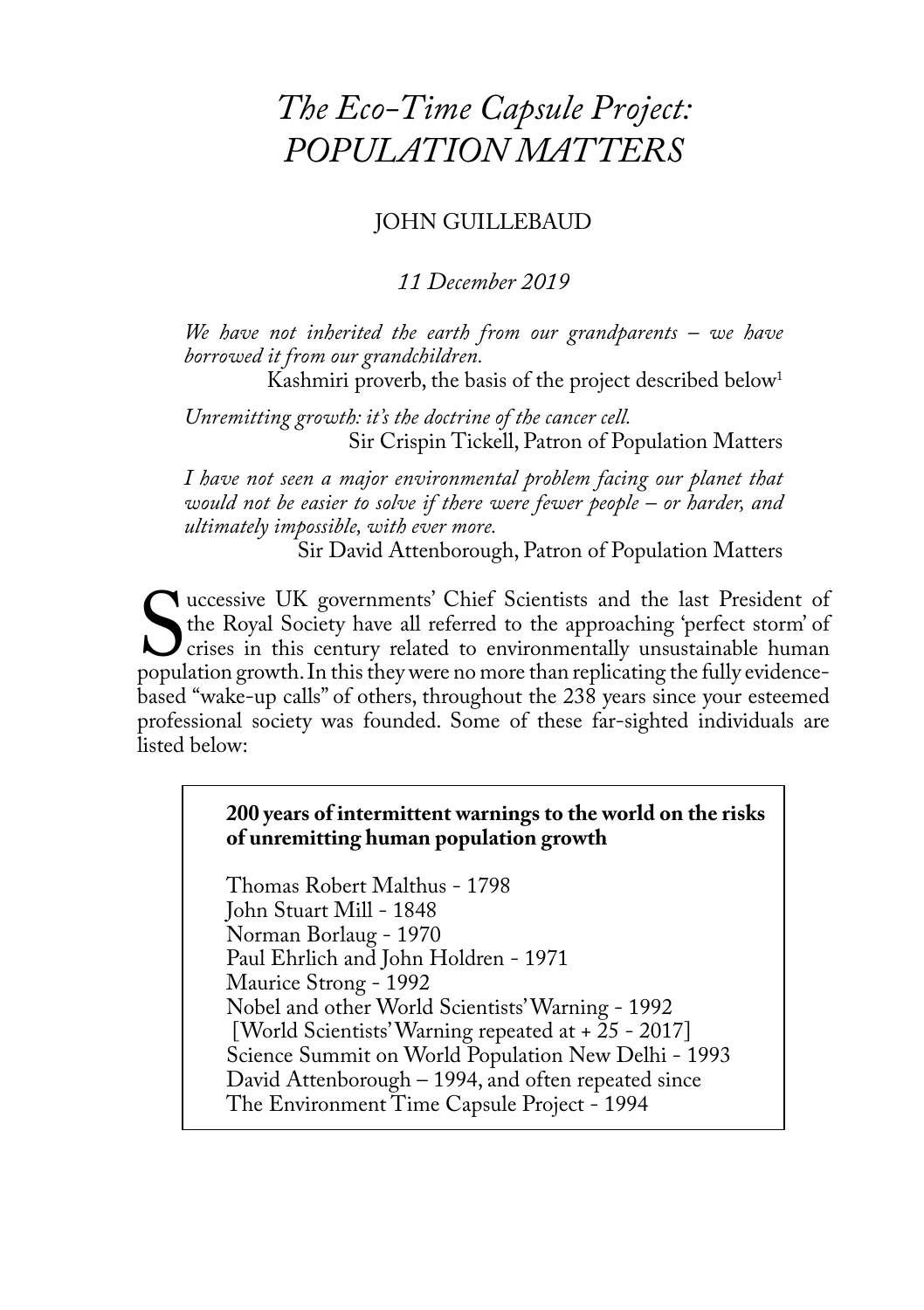## **Saying "sorry"to the future**<sup>1</sup>

In the Eco-Time Capsule project, environment time capsules (Eco-TCs) were buried in 1994 in the Botanic Gardens of Kew, Ness, South Africa, Seychelles, Sydney NSW and Mexico. Generally, time capsules record a particular time and place for posterity, and are buried without establishing any future date for 'un-burying'. These were different. An environmental activist since medical school days, I was re-energised in 1992 by the UN's Environment Conference at Rio and the recent World Scientists Warnings (see box). Then I came across the saying:

We have not inherited the earth from our grandparents, we have borrowed it from our grandchildren.

I concluded that the latter will be justifiably furious if by then we have wrecked their "loan" to us.

Therefore the Eco-TCs, buried on or about World Environment Day in June 1994, will be disinterred in 2044 - ie after exactly 50 years, by 'our grandchildren'. They contain relevant 20th century artefacts labelled BAD [eg some fossil fuel and a CFC aerosol] or GOOD [my own cycle pump and of equal relevance environmentally - a pack of contraceptive pills…], along with entries by hundreds of schoolchildren in a nationwide competition for the best letters, poems and pictures. Along with others contributed by adults, these items apologised for "disruptive climate change" long before this was a common concern, as well as "the extinction of numberless species" through habitat destruction, and other dire impacts anticipated by 2044 through ever increasing numbers of planet-trashing humans. BUT those involved did not, and do not, just wring their hands and apologise.

Our Promise? This was to work towards "changing hearts, minds and policies" (including population policies) "before it's too late" - with the explicit ultimate objective to achieve long-term sustainability. So that, against the odds, 'sorry' in 2044 would not need to be said!

There is more at www.ecotimecapsule.com including Christopher Guillebaud's video which "encapsulates" this, to see/hear and maybe forward…

## **How has the planet fared since the warnings and pledges of 1992-1994?**

Since 1994, reliable reports on the planet's health have found water, land, plants, animals and fish stocks all in "inexorable decline". The climate emergency is for real, as shown by ever more extreme climatic events - wild fires, droughts, hurricanes and floods whether by fresh- or sea-water - and the observable positive feedbacks that threaten irreversible chain-reactions (eg the "methane gun" from melting polar permafrost and reduced albedo, the reflecting-effect, as white ice melts). But greenhouse gases (GHGs) including  $CO<sub>2</sub>$  and methane are not the only air pollutants of concern: disease-inducing fine particulates, released in city streets everywhere and as indoor pollutants from cooking and heating of dwellings in least developed countries, are estimated to cause over 8 million annual deaths.2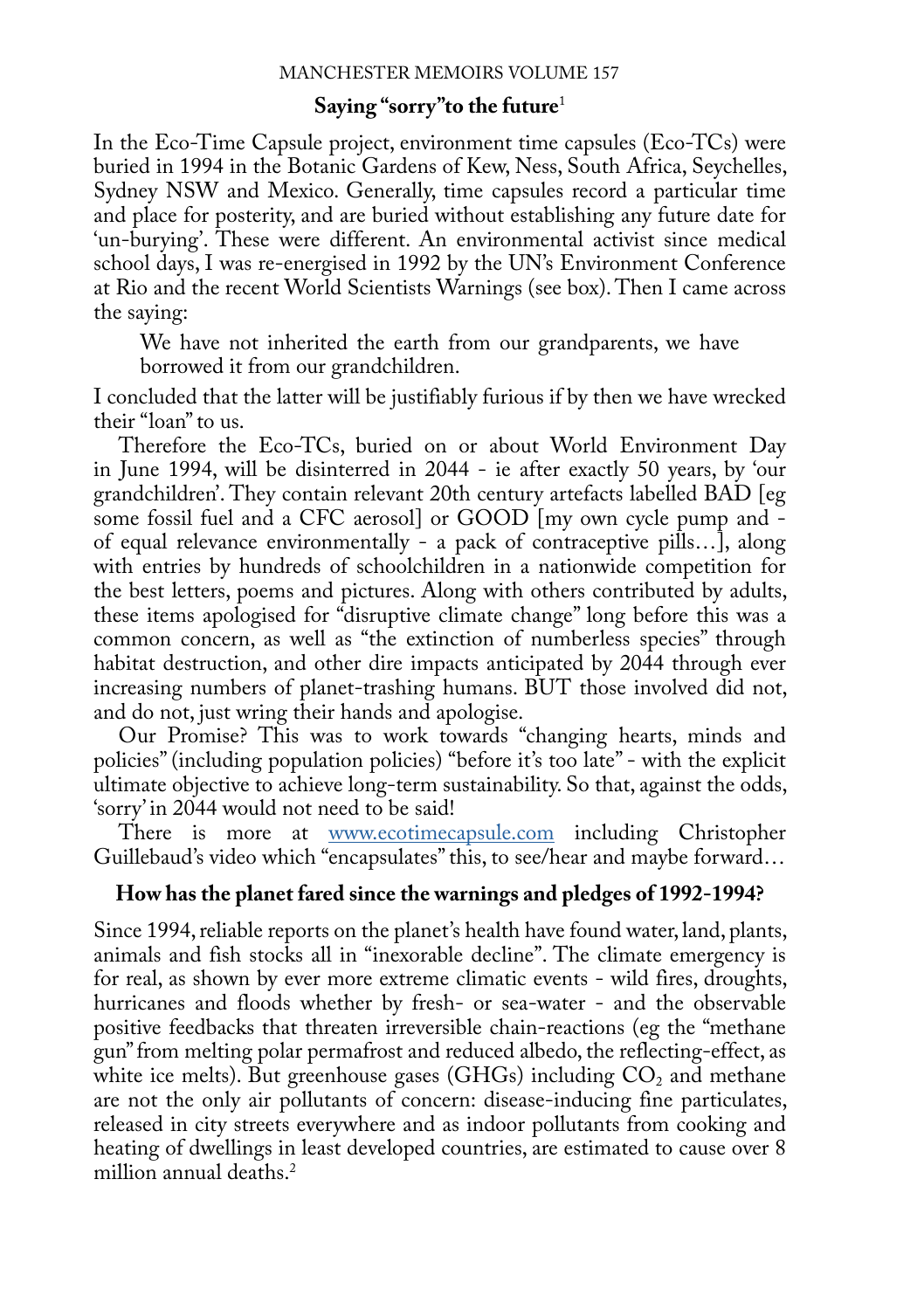The United Nations' Global Environment Outlook reports' regularly warn of a steady progression of unprecedented ecological damage, the principal 'upstream' driver of which is human population - which at 7700 million in 2019 "had reached a stage where the amount of resources needed to sustain it exceeds what is available". Each year there are in the world about 140 million births and 57 million deaths, or an annual increase of about 83 million.4 Every four days now, a city for 1 million people is appearing, somewhere – with all that that implies for additional energy use, GHG emissions and trashing of habitats for wildlife.

Earth Overshoot Day marks the annual date after which humanity's aggregate demand on Nature exceeds what the earth can regenerate in that complete year. Thereafter we are in 'overshoot'. Calculated to be July 29 in 2019, it comes sooner each year.<sup>5</sup> Humankind already uses 170% of what the earth can renew, i.e. its biocapacity (as in forestry, fisheries, croplands), and is on track to attempt by 2050 to utilise the resources of two planets. But there is no Plan(et) B…. This one is our only home, it is finite and moreover 70% of its surface is salt water. Half the rest is desert, mountain, or icecap. Achieving sustainability is not an option, it's all about how we get there. Shall it be, as Maurice Strong pointed out at the Rio environment conference in 1992, through many fewer births or Nature's way through very many more deaths? See Figure 1.

We know what to do about it! Clearly, those who consume way beyond their share, the rich over-consumers in every country, must massively reduce their environmental footprints. But also relevant is the 'number of feet' everywhere, and as we shall see the number of rich persons' feet has the greatest impact. Reducing over-consumption and the numbers who will do the consuming, are two sides of the same coin. Contraceptives are as important for environmental sustainability as bicycles and solar panels....



*Figure 1. A guide to 'Population Control' methods*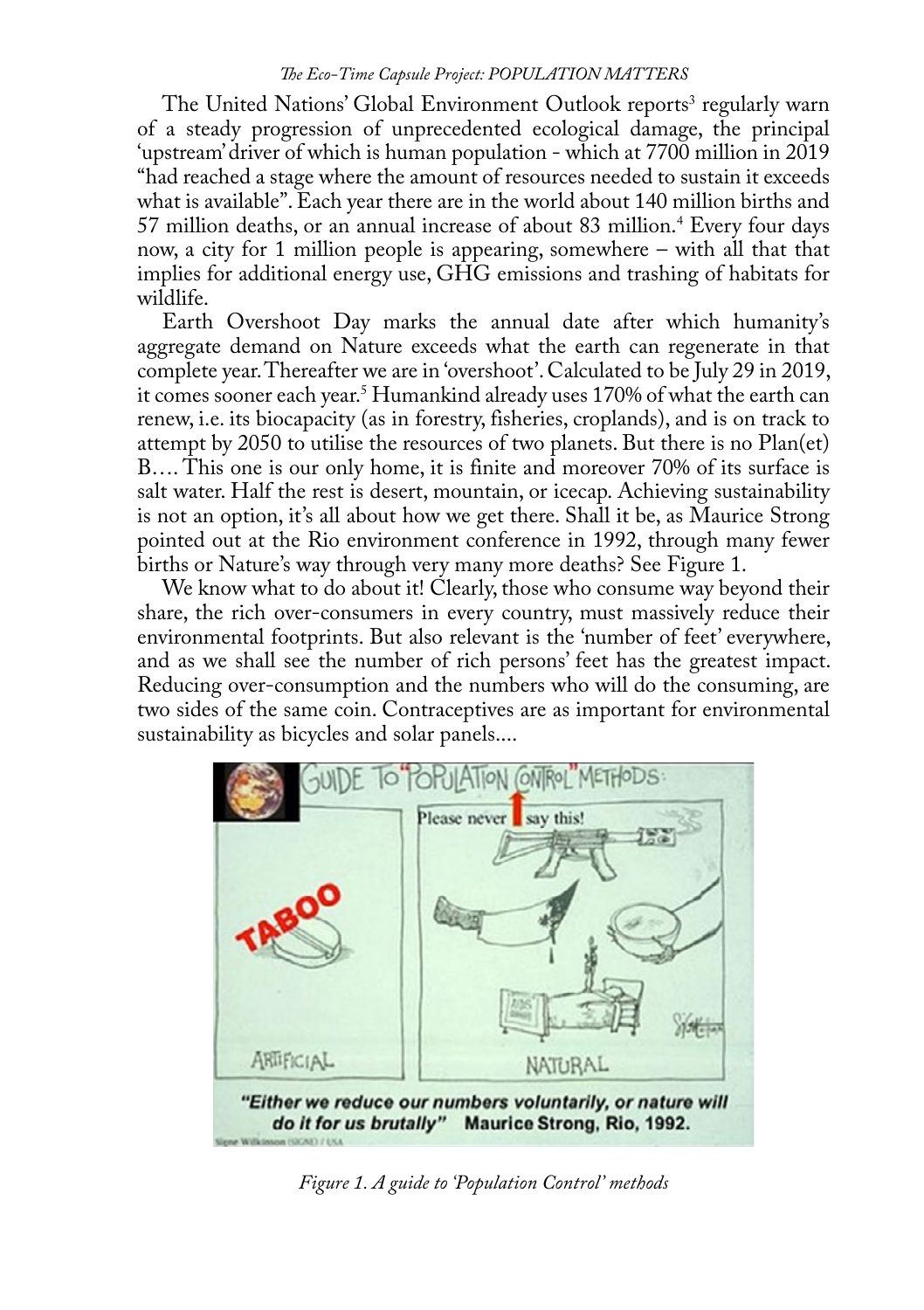The WWF's 2018 Living Planet Index measures biodiversity abundance levels and each biennial report shows a continuing downward trend among invertebrates (including bees and other pollinators) and vertebrates (birds, fish, reptiles, amphibians and mammals). The average vertebrate population was estimated to have declined by about 60 percent since 1970.<sup>6</sup> In a business-asusual scenario, this downward trend in species populations continues into the future. A sixth major extinction event is under way, with one species H. sapiens (sic) the culprit: other species are becoming extinct a hundred times faster than the rate in the fossil record. Of the total mammalian biomass on land, in the most recent estimate (2018), a mind-blowing 96% is the flesh of humankind or our livestock (cows, pigs etc) and pets' leaving just 4% for all wild mammals put together.

*Note:* Though not 'on the radar' of most commentators, even the Covid-19 virus pandemic (which happens to have begun in December 2019, the month my lecture was given) had its roots in ecological disruption and over-population<sup>3</sup>. It is hardly unexpected that the microbes of zoonotic diseases would utilise the vast 'culture medium' presented by all that human flesh.7 The pandemic is in truth another symptom of the existential threats to all life resulting from an excess of human life.

The need for agricultural land has increased as populations, living standards, meat-eating (importantly this is responsible for c20% of GHG emissions) and demand for biofuels all rise. There is no new land: except through continuing deforestation (at over 1 million hectares per month). A hectare that yielded 1.8 tonnes of crops in 1987 now yields 2.5 tonnes, through greater use of fertilisers and water - but often leading to land degradation. The rise even in non-meat productivity is through relentless forest-burning (a major source of  $CO<sub>2</sub>$ ) plus use of fossil fuels for tractors, refrigeration and more. Hence, the reason for ever more GHGs is primarily because of more mouths to be fed.

Other examples of ecological damage:

- Global fresh water supply has become a serious threat as the demand for irrigated crops soars. The UN reports $\alpha$  that only one in 10 of the world's major rivers reaches the sea all year round, because of upstream irrigation, with close to 2 billion likely to suffer absolute water scarcity by 2025. Humans will soon be fighting over water, just as they always did, and will, fight over resources of land, fuel and minerals.
- Marine life: often overlooked, this is in similarly dire straits. On current trends by 2050, the total mass of plastics in the oceans may equal the weight of all fish.8 Toxic pollutants are adsorbed into the micro-plastic 'nurdles' which imitate plankton, so entering the food chain and, ultimately, our kitchens. While helpfully absorbing  $CO<sub>2</sub>$ , the oceans are acidifying and warming, bleaching coral reefs and decimating marine habitats. About 30 per cent of global fish stocks, a key protein source for billions, are classed as "collapsed" and >40 per cent are "over-exploited".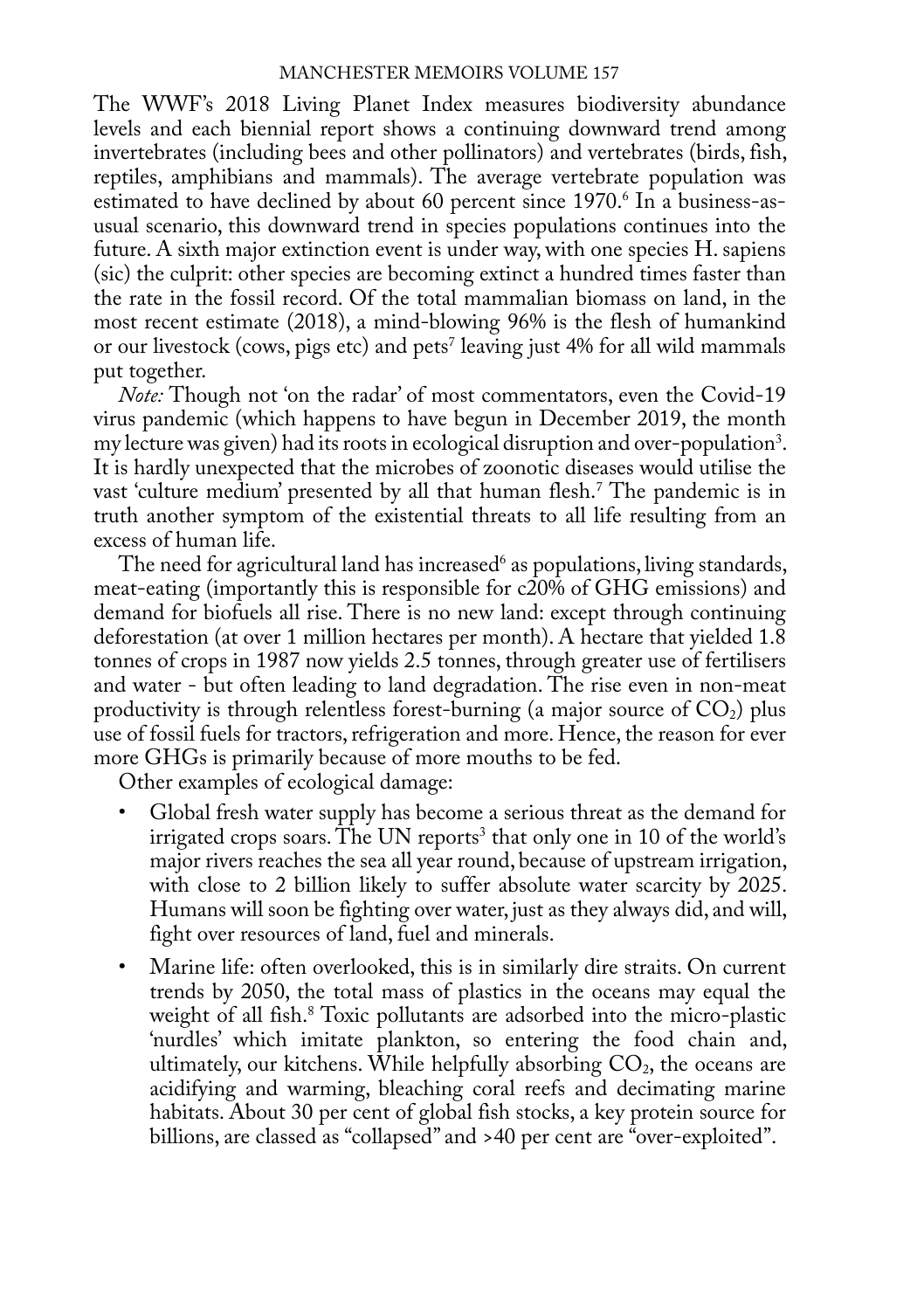## **The 'P' in the I=PAT equation.**

The Eco-TCs highlight the (only) three factors that create humanity's environmental (including climatic) impact. These were first identified in 1971 by Ehrlich and Holdren, then in 1972 related by an equation<sup>9</sup> - in my view the most important simple equation ever derived:

Environmental impact,  $I = P \times A \times T$ 

in which A is the per person affluence (material resource consumption and the concomitant "effluence" of pollutants such as plastics, industrial chemicals and  $CO<sub>2</sub>$ ); T is the technology impact per person (in which for example fossil fuels measure more highly than solar based energy); and P is the population (the number of persons). No other factors have been identified, so how come, that the P-factor, over-population, remains persistently "the elephant in the room that no-one talks about"?

In his RSA President's lecture<sup>10</sup>, Sir David Attenborough quoted from *Foresight: The Future of Food and Farming* (2011).<sup>11</sup> That report, he said:

describes the many obstacles to feeding >7000 million people, increasing in numbers by 80 million (the population of Egypt) each year: soil erosion, salinization, the depletion of aquifers, over-grazing, the spread of plant diseases by globalisation, the absurd growing of food crops to turn into biofuels to feed motor-cars instead of people, and so on. It makes a number of eminently sensible recommendations, including the need for a "second green revolution". But, surprisingly, it doesn't state the obvious fact that it would be much easier to feed 8 billion people than 10, so measures to achieve this – voluntary accessible family planning and women's education and empowerment - should be a central part of any programme of action for food security. It doesn't mention what every mother subsisting on \$1 per day already knows, that her children would be better fed if there were four of them round the table rather than ten.

Sir David went on:

I meet no-one who privately disagrees that population growth cannot ever continue indefinitely. No-one except flat-earthers can deny the planet is finite. We can all see it in that beautiful picture of our earth taken from the Apollo mission. So why does hardly anyone say so publicly? There is a bizarre, sustained taboo around the subject. The taboo doesn't just inhibit the politicians and civil servants who attend the big conferences. It even affects the people who claim to care most passionately about a sustainable and prosperous future for our children, the environmental and development NGOs. Yet silence implies that their admirable goals can be achieved regardless of how many people there are in the world, even though they all know it can't.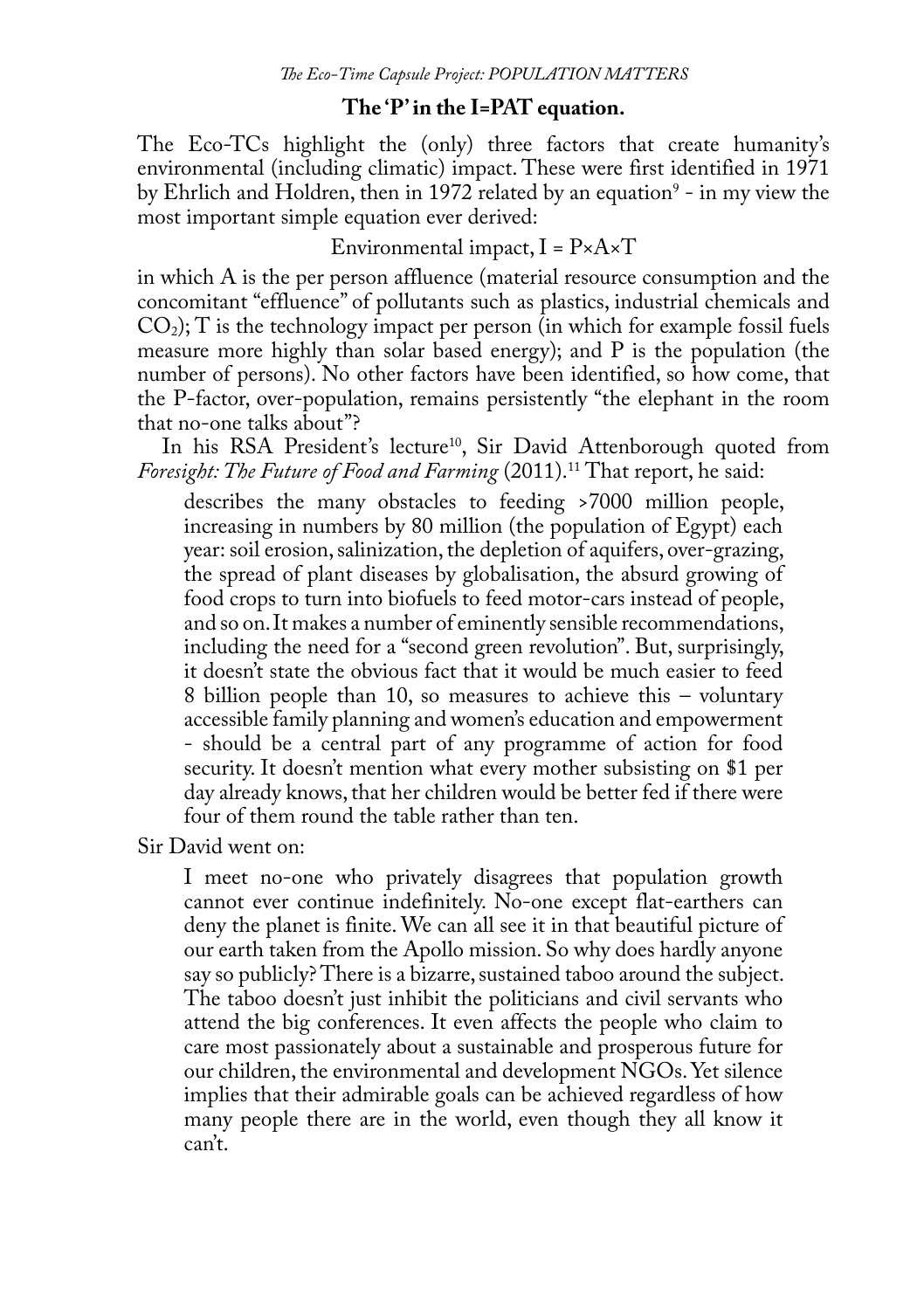I simply don't understand it. It is all getting too serious for such fastidious niceties. It remains an obvious and brutal fact that on a finite planet human population will quite definitely stop at some point. And that can only happen in one of two ways. It can happen sooner, by fewer human births – in a word by contraception. This is the humane way, the powerful option which allows all of us to deal with the problem, if we collectively choose to do so. The alternative is an increased death rate – the way which all other creatures must suffer, through famine or disease or predation. That translated into human terms means famine or disease or war – over oil or water or food or minerals or grazing rights or just living space. There is, alas, no third option of indefinite growth.

A bigger bucket – or turn the tap off? If the world were run by biologists like Sir David, rather than economists, our leaders would recognize what all species get to know by hard experience: that multiplication beyond ecological limits leads to a crash. If population gets 'on their radar' at all, political leaders commission demographers to monitor their country's growth, but treat that as a "given": something to be (with increasing difficulty) adapted to, not as something amenable to intervention. This is analogous to monitoring the filling of a bucket and, when it's close to overflowing, discussing complex measures to make the only available bucket larger... rather than turning off the tap.<sup>12</sup>

# **Population Matters…'Too many people, not enough planet'**<sup>12</sup>

"The world has enough for everyone's need, but not enough for everyone's greed!" - are both parts of Mahatma Gandhi's famous saying still true? Or is the first statement no longer true? Doesn't the evidence indicate that we are close to having too many 'everyones' for all the need to be met, given our one finite world?

How did this come about? Mostly, not by people actively planning to increase numbers (though some groups, mostly religious or political, do just that, to increase their voice or voting strength). It was the unintended consequence of medicine finally becoming effective, primarily through public health and sanitation since the mid-19th century, and then of antibiotics since the mid-20th. Whereas from the dawn of history a couple would have to have 5 or more children for 2 to reach adulthood, now most children do this. The world has been painfully slow to act to restore balance, once the extra births became unnecessary.

Even when that need for balance is accepted, a common myth originating in some bad programmes of the past (eg India in the 1970s, China since 1980) is that any quantitative concern about population must necessarily and intrinsically be coercive – particularly of poor people. Not so, as well as being abhorrent, compulsion in reproductive health has usually proved counterproductive anyway. This damaging myth can be perpetuated by the misleading and avoidable (see Figure 1) phrase "population control". We are inadequately resourcing the voluntary things that work: primarily, ensuring that any sexually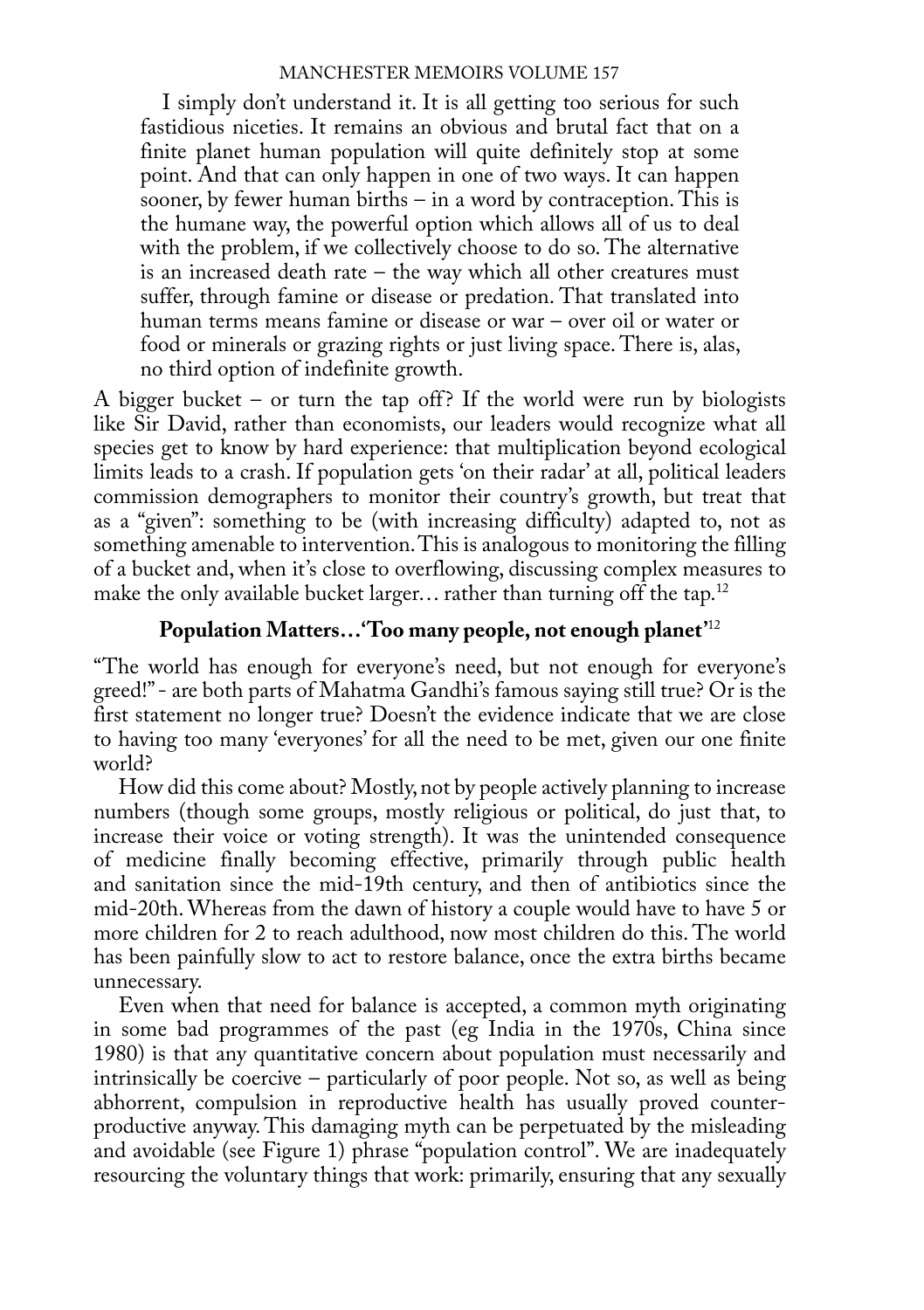active woman on the planet who wants to use contraception has that choice. Not doing this is probably the ideal way to ensure that more future Governments will legislate, regrettably, for birth control policies that really do involve coercion. Others distrust this quantitative concern as inevitably exclusive - of other key humanitarian interventions: climate justice, poverty alleviation, measures to improve child survival and eliminate gender-based violence and discrimination, promoting women's education and rights. But this is not an "either-or" matter, it can be "both-and": by making contraceptive care a fully-funded and priority component of optimal development aid.

# **Current good news and bad news about population growth**<sup>12</sup>

Small thanks to worldwide opponents of family planning, since mid-20th century the world's mean total fertility rate (TFR or mean family size) has reduced impressively, from 5.2 to 2.4 in 2018. So about 50% of humans now live where mean family size is at or below replacement levels (UN and PRB data). Indeed, in 2013 an influential TV film by Hans Rosling gave many the impression that the population problem is essentially 'sorted'.12

However even here there is hidden some "bad news". First, c.45% of the world's people live in countries with TFRs from 2.1 to 5, and 9% have even higher TFRs. In the 48 UN-designated Least Developed Countries (LDCs) the population was projected in 2015 to triple by 2100. In much of sub-Saharan Africa fertility reduction has stalled. The UN's median projection of 11.2 billion by 2100 is predicated on continuing reductions in TFR: in their absence the constant fertility variant projects to an ecologically apocalyptic total, c.28 billion by 2100. Secondly, a major problem is inexorable "demographic momentum", due to the population 'bulge' of young people who have yet to start their families, born when TFRs were higher. In (for example) Niger and Uganda, 50% of the population are not yet grown-ups: all under the age of 15. They will be tomorrow's parents.

## **It's really all about SEX!**

Economists who argue that poor people need and choose to have large families ignore one vital fact: that potentially fertile intercourse occurs far more frequently than the minimum needed for desired conceptions.13 Hence having a large, rather than a small, family is usually not, as portrayed, a planned decision - couples in low resource settings (LRSs) actively setting out to have many children for economic and 'social security' reasons, or, given expected high child mortality in such settings, to 'be on the safe side'. It is instead an automatic outcome of human sexuality. Something active needs to be done to separate sex from conception - namely, family planning (FP). Without that being accessible, the 'default state' for absolutely all fertile couples is a large family: quite simply that's what happens when you are not able to not have a large one... It's not the poor having more sex. If fertile, sex at normal frequency plus absent FP equates to a large family. No "trying" needed! Access to FP being often difficult for poor people, many children arrive by chance not by choice (though then often,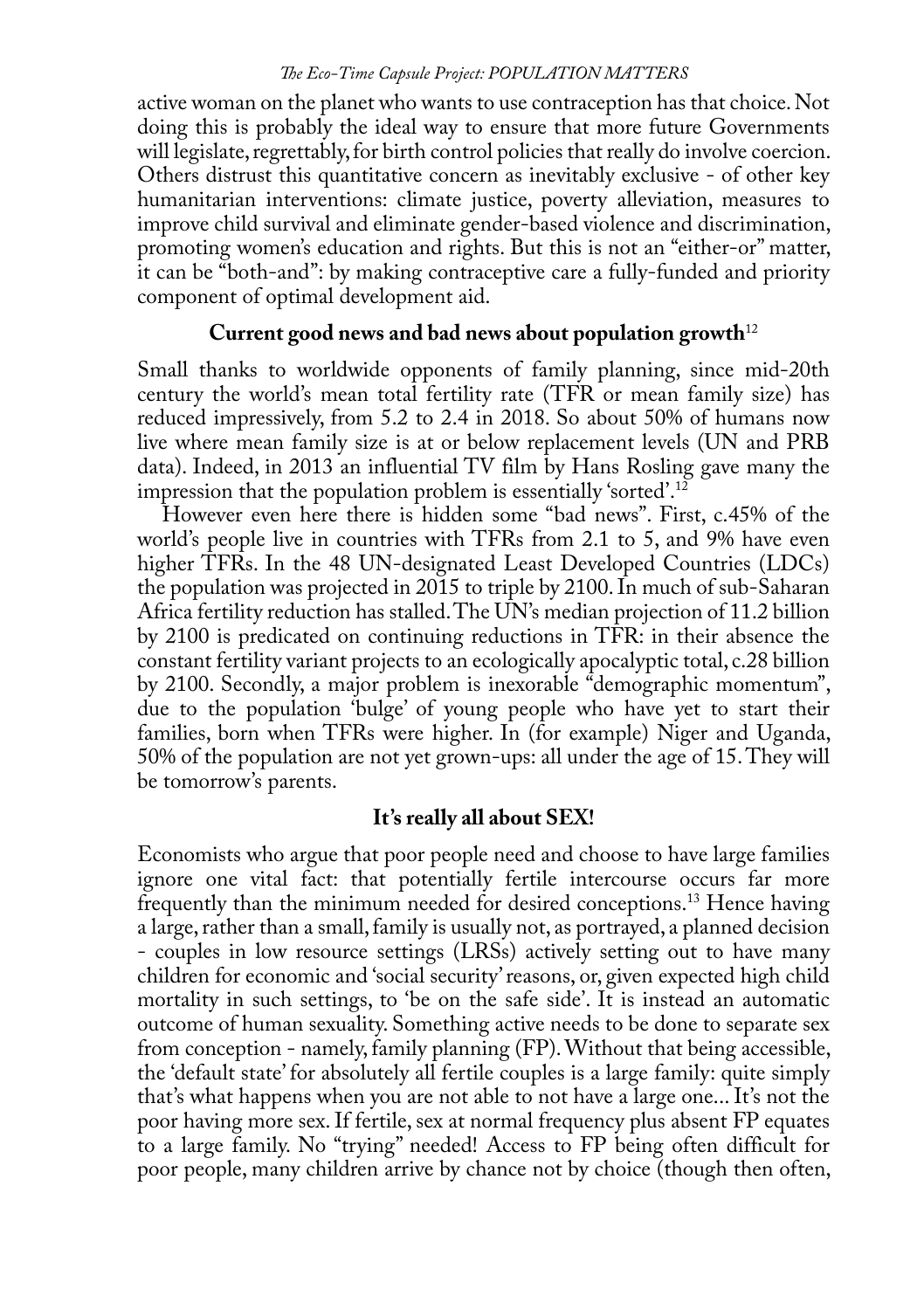and naturally, welcomed). The primary cause is the many barriers to women being able to choose a smaller family - including the basic barrier of no access to a good range of the FP methods.<sup>14</sup> Obviously, increasing per-capita wealth usually removes that and other barriers. Yet there is no need to wait in the (often forlorn) hope of that happening, or use compulsion to hasten change. There is no country with above replacement fertility which cannot now, with zero coercion, make a good start in enabling couples to reduce average family size:

- For a start, there is a wide-open door of need. Despite the well-known cultural and religious endorsement for large families in many LRSs, very few women want the maximum biologically possible number of children (>8), and teenage and late-order births are frequently regretted. Between a 1/3 and 1/2 of all conceptions are not planned, totalling about 80 million per year, about half of which are (often unsafe) abortions. Survey data show that about 215 million women without access to modern contraceptive methods want no more children.
- To change the context of decision-making in LRSs requires contraceptives to be available and accessible and promoted, by good use of the Media.15 Primarily by education the multiple barriers to their use need to be removed. These include fatalism ('God has planned my family size'), misinformation about contraceptive side effects, religious prohibitions, political correctness<sup>13</sup>. Eliminating the barriers to women, caused largely by men, in a rights-based way, is the tried and tested means which worked in the many success-story countries (eg Iran or Thailand) and states (eg Kerala). See also my 2013 lecture: 'Sex and the Planet'.16

Family planning "could bring more benefits to more people at less cost than any other single technology now available to the human race," James Grant (Annual Report UNICEF 1992, p 58)

But, Grant went on to say: "it is not appreciated widely enough that this would still be true if there were no such thing as a population problem," because it is also preventive medicine, a directly humanitarian intervention. People suffer – mostly women and children – if family planning is inaccessible.

There is a rightful concern about coercive contraception, but coerced conceptions are bad too: when women are forced to conceive through obstruction of their modern-day human right to control their own fertility. Without unwanted conceptions the world's outrageous maternal mortality – c800 mothers dying, nearly all avoidably, every 24 hours - could reduce by 35%. You cannot die of a pregnancy you don't have.

# **The "Tragedy of the unregulated Commons"**<sup>17</sup>

When the proverbial camel collapses with a broken back, remember, the last straw did not really do it. It was the fault of all the straws. We all share the planet in common, so for environmental sustainability everyone must be involved. Garret Hardin documented a seemingly inevitable 'tragedy' whenever, in previous centuries, a field of common land was about to be over-grazed. He explained how each herdsman finds it advantageous, personally and for his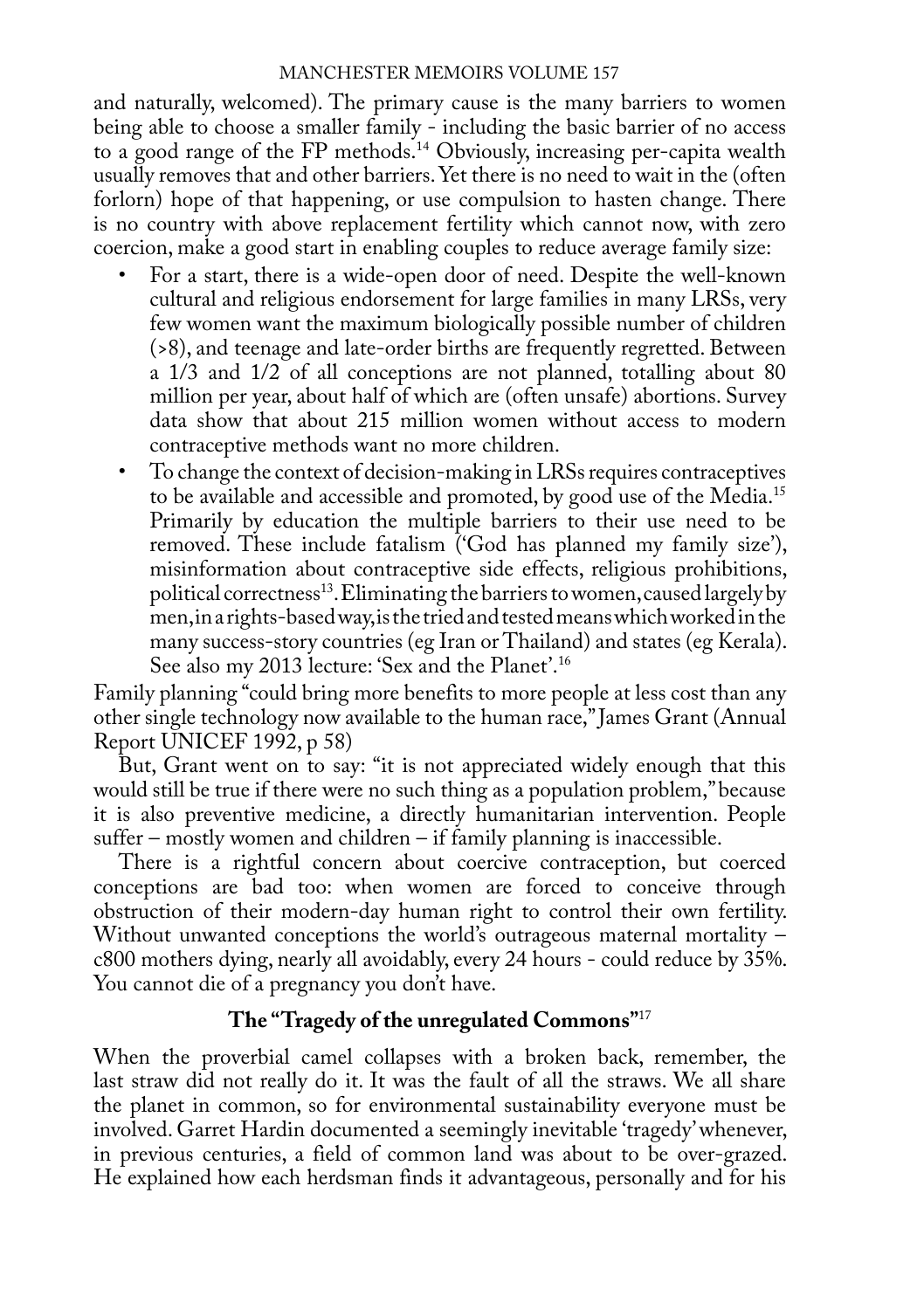family, to put another cow on the land - and another and another, despite the later arrivals being manifestly thinner and less productive than before as the grass disappears - right to the point that the grazing limit is exceeded. Then all the cows die and all the families suffer. The personal self-interest of the individual is thus at the common cost of the whole group, progressively and ultimately, without intervention, catastrophically. This is Hardin's 'tragedy'. A more modern example is: to each fisherman it remains acceptable to take his boat to the nearly over-exploited fishery - getting ever smaller and fewer fish. But still he says "my boat is my livelihood, it's those other fishermen that are doing the over-fishing"- right until, predictably, the fishery collapses. Much is encapsulated in the sayings: "My car is my car – everyone else's car is traffic!" and in the context of human numbers: "My extra baby is my right, (OR, my own group's right, my religion's right) - everyone else's baby is over-population."

Hardin said the intervention to avoid inevitable collapse or 'tragedy' was "Mutual coercion, mutually agreed upon", meaning everyone recognising their own contribution to the problem and agreeing to be regulated, whether by peerpressure or fiscal 'sticks and carrots'. So in the fishery example, each fisher takes an agreed, smaller, sustainable quota.



*Figure 2. The reassurance of lies*

However, when push comes to shove, "Why do I bother to do the right (often inconvenient) things to help humankind or the environment, when seemingly no-one else does?" The environmental 'cheats' de-motivate the potential "good guys" so even they, sometimes at least, do the same "business as usual" (BAU) things: things that are easier, but environmentally unsustainable. Given there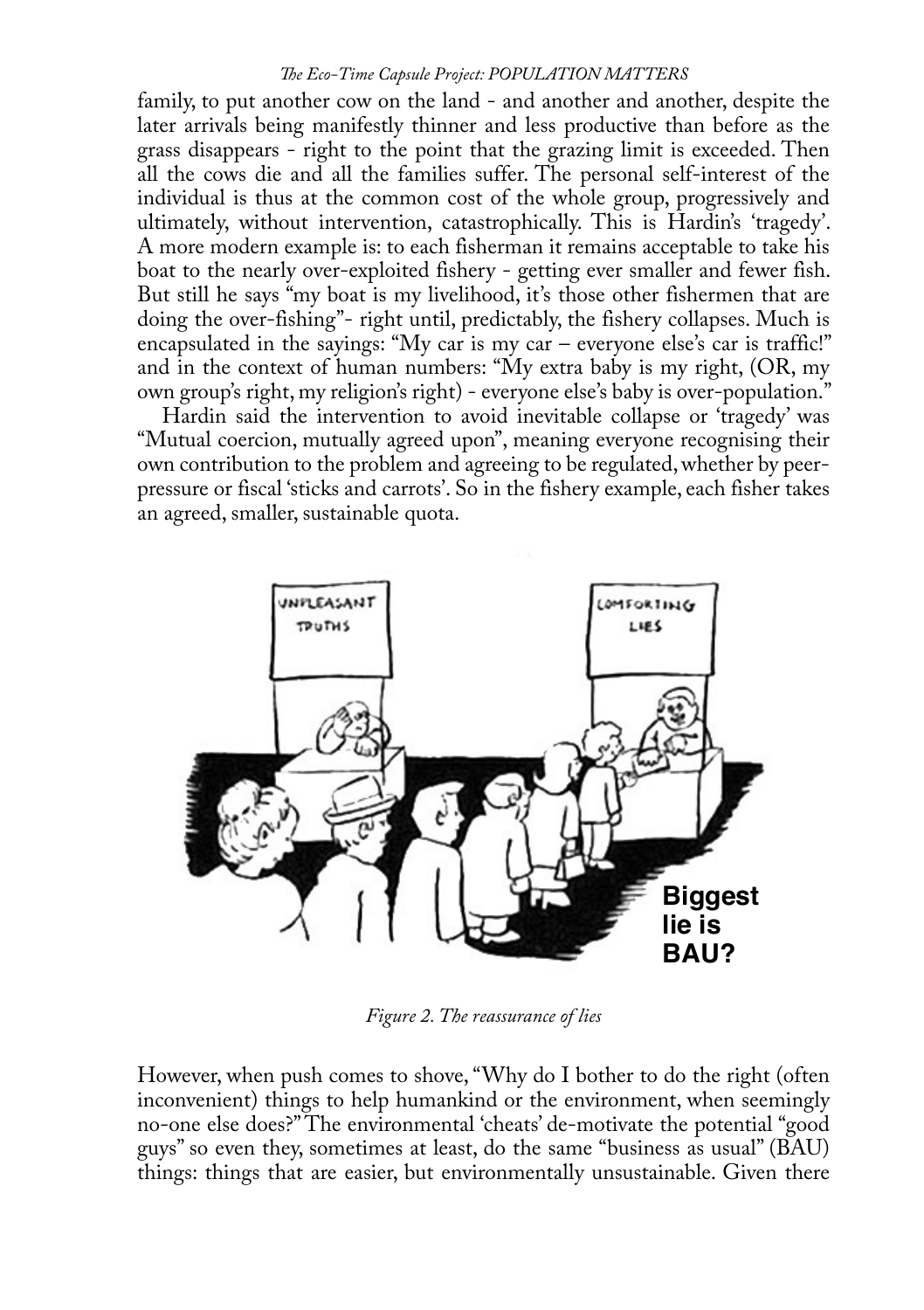will always be people reassured by lies (Figure 2) - or simply self-interested regardless of others - how can this mutually assured, per-person reduction of environmental impact by everyone possibly happen?

The hope is that once the potential for the 'tragedies' is fully understood, altruism will be reinforced by 'calculated self-interest'. Might religious or spiritual motivation help? All religions encourage love for one's neighbour. Faith communities and, indeed, many non-religious groups with the same maxim, must perceive that we can hardly claim to be truly 'loving our neighbour' if we deny environmental and climate justice to our neighbour *overseas* (who already suffers most from climate change); OR, as the Eco-TC project highlights, our *future* neighbour (likely to receive from us an unsustainably over-populated and thereby trashed planet)? Besides the use of 'greener' technology and less consumption per-person, this requires a change of mind-set for many theists, to accept that their god's command to multiply and "fill the earth" has now been well obeyed; plus there was no order to overfill it! Ensuring best practice in rights-based contraceptive care for all so that - competing for what's left of the finite earth - there are not overwhelmingly too many future 'neighbours': is that not a mighty good way to 'love' them?

### **More on climate change - and education**

In 2009 it was estimated<sup>18</sup> that by adopting available 'eco-friendly' actions, including meticulous recycling, an American couple could curb their lifetime carbon footprint by 486 tonnes. Simply by having one less child an American woman would reduce her 'carbon legacy' - ie the summed emissions of herself and her descendants weighted by relatedness - by 9,441 tonnes. This is about 20-fold (in the UK c10-fold) more than saved by the other positive eco-actions. Such calculations highlight how wrong it is to campaign only that poor people in the LRSs should have small families! Affluent people in this world of (in 2019) 7,700 million, should surely plan a smaller not larger family, regardless of their ability to provide for the latter; adopting the voluntary guideline of a maximum of two children advocated by Population Matters<sup>19</sup> of which I am a Patron.

Two facts are incontrovertible: our finite planet will not support unending growth; and once a mean TFR of 2 (or slightly higher, with current mortality rates) becomes the mean world family size, population growth will eventually cease. So why should it be controversial to propose that parental replacement fertility becomes the accepted upper-limit norm, with full 'ownership' by Civil Society, everywhere?

The obstacles are massive, not least that in all settings, for probably most women and very many men, there is a feeling - often reinforced by culture and religion - that they cannot satisfy their parental instincts by having two children, leave alone just one. These instincts often trump, sadly, the altruism to change one's preferences in the interests of posterity and the biosphere.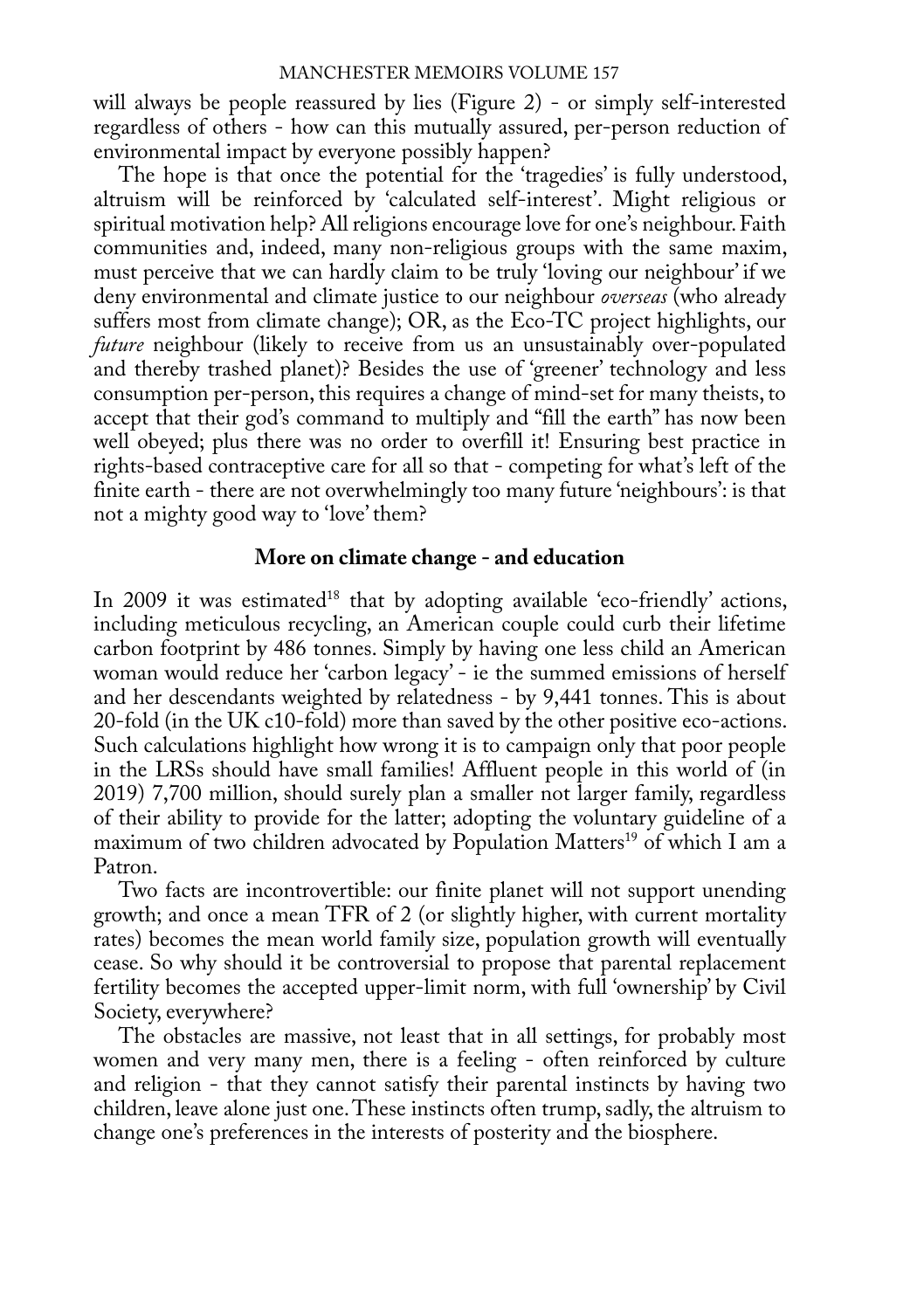The obstacles are not insuperable: education is key, including population & environmental education

The importance of this is clear: out of over 80 climate change interventions available now, combining women's education with voluntary family planning came second in Scenario 1 of Project Drawdown.21

That said, despite having, usually, higher education, many affluent couples in all countries – are inexplicably uneducated environmentally, lacking a concept of finitude of the planet or the unsustainability of unremitting growth of human numbers. They can acquire this. It is patronising to suggest moreover that less prosperous and literate people lack the intelligence to do the same, if given the opportunity by education and the media - see box below - as indeed was demonstrated by interviews about adaptation to climate change in Ethiopia.<sup>22</sup>

# **Environmental and reproductive health education via the media**

- Sexual and reproductive health has been successfully promoted in many countries through radio and TV 'soap operas'.20
- These long-running culturally-embedded dramas educate through their popular characters who are torn between good and bad influences.
- Studies show societal benefits: demeaning attitudes and abusive behaviour towards women are thereby changed and the listening audience discovers inter alia the benefits of family planning and small family norms.
- This "Sabido methodology" utilising "info-tainment" can also be used, as in Rwanda, to promote environmental conservation and sustainable agriculture.

The affluent do at least have the means to be able to access contraceptives, unlike many in Africa, the continent of my birth. However the shocking incidence of unplanned conceptions in both teenagers and adults - 40% in the world (annual total c.80 million) and 49% in the affluent US - shows there is much more to it than access! Any contraceptive may fail. Any guideline on family size norms must never penalise large families. There must always be a good safety net for unintended/later-order births.

Crucially, to criticise parents at any level of affluence, anywhere, who have already had larger families is decidedly unfair if this environmental dimension was not remotely in their mind-set, having never previously been brought to their attention (however well-informed some of them are about almost everything else!)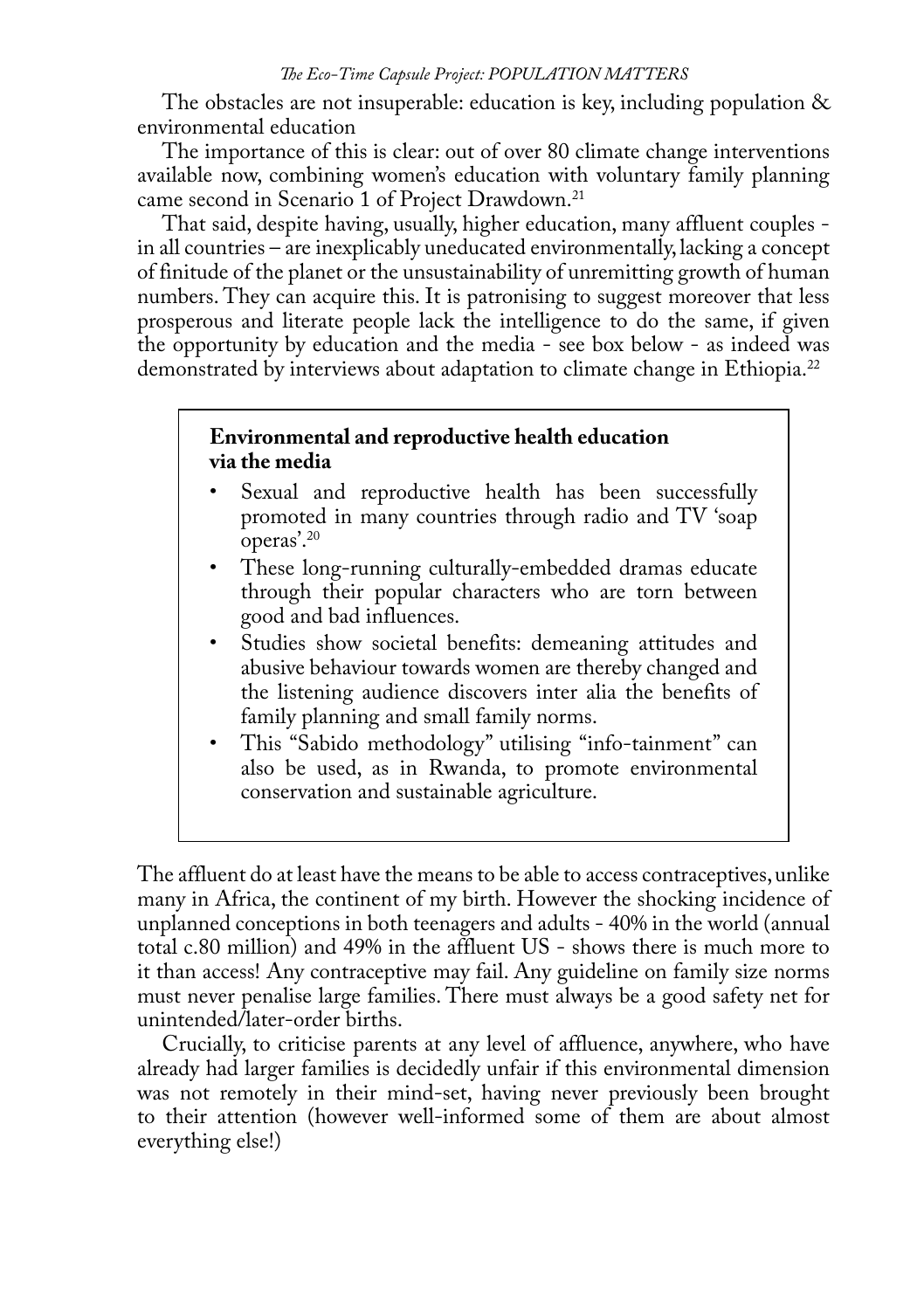# **How many wake-up calls does humanity need?**

They come almost daily now, from Extinction-Rebellion and Greta Thunberg on each Friday-for-the-Future, all endorsed by the 99% of climate scientists who become collectively more frantic with each IPPC report, showing global warming increasing inexorably to or above 2 degrees Celsius, the level which poses an "existential threat to the human race". Scary words, yet disregarded they cannot be. They are evidence-based. Among the most authoritative and most scary of alarms were:

World Scientists' Warning to Humanity - A Second Notice (1992 repeated at +25 in 2017). In 1992 the following was signed by over half of all living Nobel Laureates:

The earth is finite. Its ability to absorb wastes and destructive effluent is finite. Its ability to provide food and energy is finite…. Pressures resulting from unrestrained population growth [Then: 5.4 billion. In 2017: 7.6 billion] put demands on the natural world that can overwhelm any efforts to achieve a sustainable future. If we are to halt the destruction of our environment, we must accept limits to that growth….No more than one or a few decades remain before the chance to avert the threats we now confront will be lost and the prospects for humanity immeasurably diminished.

In 1993 the Statement from the Science Summit on Population declared: we must achieve zero population grown within the lifetime of our children.23

In 2017 over 20,000 scientists worldwide signed off with:

To prevent widespread misery and catastrophic biodiversity loss, humanity must practice a more environmentally sustainable alternative to BAU 'business as usual'. This prescription was well articulated by the world's leading scientists 25 years ago, but in most respects, we have not heeded their warning. Soon it will be too late to shift course away from our failing trajectory, and time is running out. We must recognize, in our day-to-day lives and in our governing institutions, that Earth with all its life is our only home.<sup>24</sup>

# **An existential threat to all life, not only human life? A personal conclusion**

It gives zero pleasure to be proved right. There are now more than enough humans already born to comprehensively trash this fragile, beautiful blue and green planet before the end of this century. Climate change alone may suffice to make a major proportion of it uninhabitable. What is totally unavoidable and certain is an eventual return to some form of sustainability. Can we avoid "Nature's route" to effecting this, as in Figure 1 and the quote from Maurice Strong?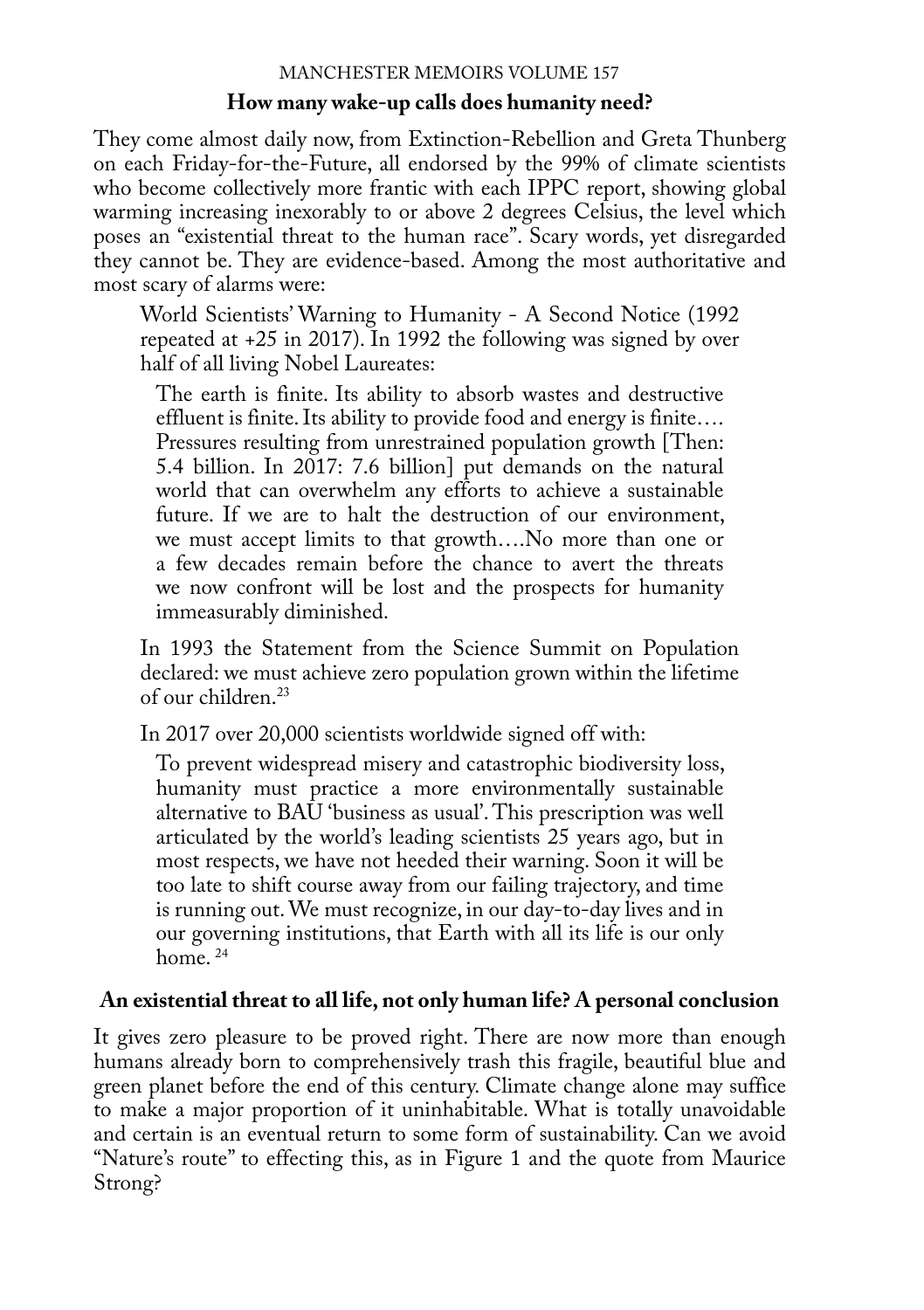Relevantly, in all the worst-case "perfect storms", advocacy for birth reduction through access to voluntary contraception does not cease to be crucial, it just then becomes a last-resort measure, to reduce suffering. How? Through lowering possibly by billions the number of humans to die prematurely, along with much non-human life, through the expected mega-hurricanes, floods, fires, unprecedented mass starvation, pandemic diseases and violence with social collapse in later decades of this century. Fewer humans born now to suffer in that dystopian future can only help.

# **References**

- 1 www.ecotimecapsule.com
- 2 https://journal.chestnet.org/article/S0012-3692(18)32723-5/fulltext<br>3 www.unenvironment.org/resources/global-environment-outlook-6
- 3 www.unenvironment.org/resources/global-environment-outlook-6
- 4 www.prb.org/wp-content/uploads/2018/08/2018\_WPDS.pdf
- 5 www.footprintnetwork.org
- 6 http://wwf.panda.org/knowledge\_hub/all\_publications/ living\_planet\_report\_2018
- 7 www.ecowatch.com/biomass-humans-animals-2571413930.html www.pnas.org/content/115/25/6506
- 8 www.ellenmacarthurfoundation.org/publications/ the-new-plastics-economy-rethinking-the-future-of-plastics
- 9 https://jpopsus.org/full\_articles/holdren-vol2-no2
- 10 www.youtube.com/watch?v=1sP291B7SCw
- 11 www.gov.uk/government/collections/global-food-and-farming-futures
- 12 www.bmj.com/content/bmj/353/bmj.i2102.full.pdf
- 13 https://blueplanetunited.org/archives/populationpress/ do-economists-have-frequent-sex-by-martha-campbell-and-malcolm-potts
- 14 https://srh.bmj.com/content/39/1/44
- 15 www.populationmedia.org
- 16 www.youtube.com/watch?v=XjjLYUqnvTQ
- 17 https://en.wikipedia.org/wiki/Tragedy of the commons
- 18 www.biologicaldiversity.org/programs/population\_and\_sustainability/pdfs/ OSUCarbonStudy.pdf
- 19 www.populationmatters.org
- 20 www.populationmedia.org
- 21 https://drawdown.org/solutions/health-and-education
- 22 www.bmj.com/content/bmj/353/bmj.i2102.full.pdf
- 23 www.interacademies.org/statement/iap-statement-population-growth
- 24 https://academic.oup.com/bioscience/article/67/12/1026/4605229